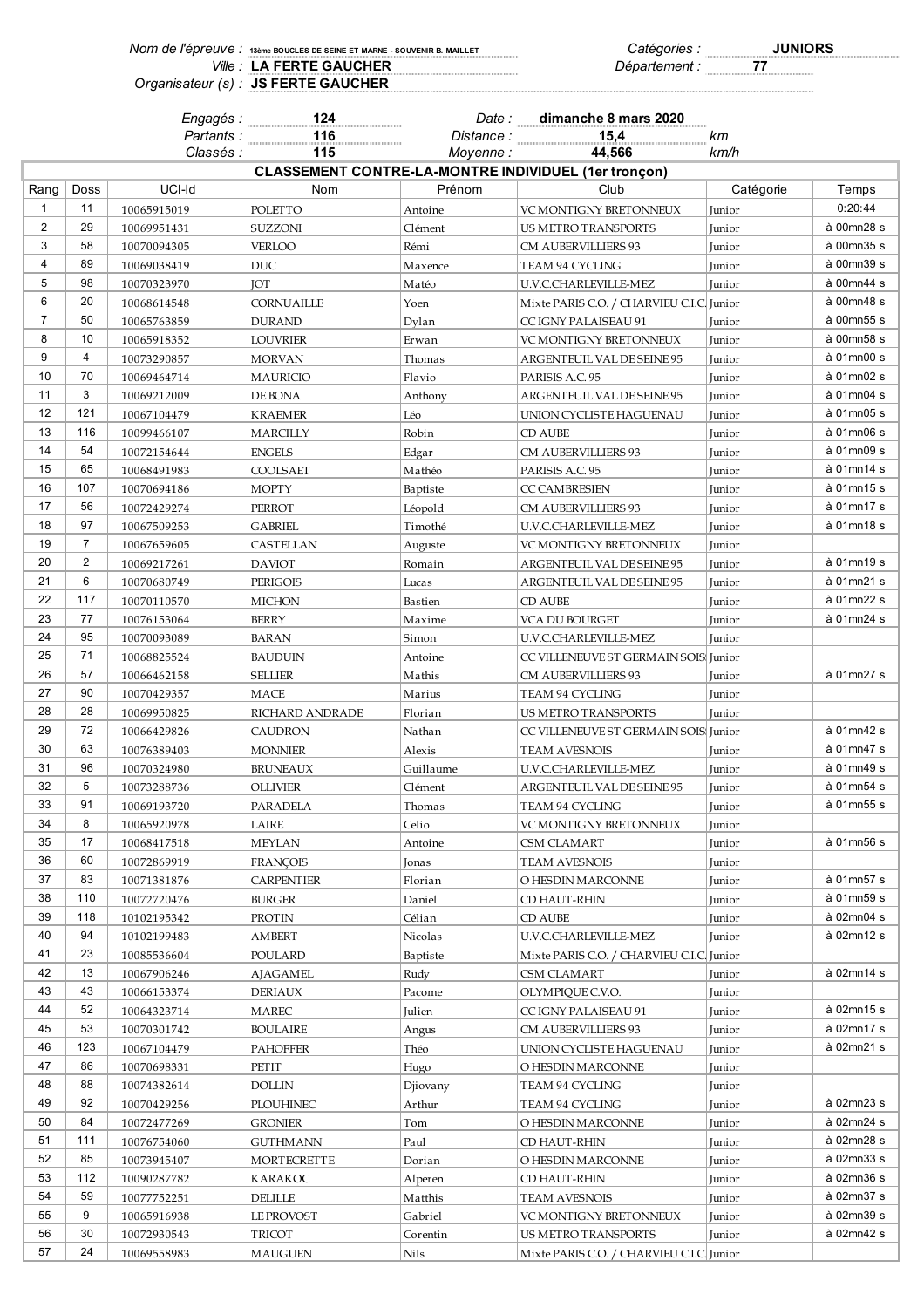| 58         | 37           | 10073715839                | <b>BEROUD</b>                      | Sacha              | ISTRES SPORTS CYCL                                              | Junior           | à 02mn43 s               |
|------------|--------------|----------------------------|------------------------------------|--------------------|-----------------------------------------------------------------|------------------|--------------------------|
| 59         | 93           | 10072634489                | <b>PORTIER</b>                     | Rémi               | TEAM 94 CYCLING                                                 | Junior           | à 02mn47 s               |
| 60         | 48           | 10065762243                | CASTILLE                           | Noé                | CC IGNY PALAISEAU 91                                            | Junior           | à 02mn49 s               |
| 61         | 108          | 10066086282                | <b>SAVREUX</b>                     | Antonin            | <b>CC CAMBRESIEN</b>                                            | Junior           |                          |
| 62         | 40           | 10066315345                | <b>VERITA</b>                      | Ugo                | <b>ISTRES SPORTS CYCL</b>                                       | Junior           | à 02mn53 s               |
| 63         | 80           | 10092452300                | <b>ELOI</b>                        | Thibaud            | VCA DU BOURGET                                                  | Junior           | à 02mn54 s               |
| 64         | 62           | 10070239300                | <b>HRAPLAK</b>                     | Louis              | <b>TEAM AVESNOIS</b>                                            | Junior           |                          |
| 65         | 61           | 10085814466                | <b>HOUBART</b>                     | Gaetan             | <b>TEAM AVESNOIS</b>                                            | Junior           | à 02mn57 s               |
| 66         | 114          | 10068896050                | <b>SCHLEWITZ</b>                   | Guillaume          | CD HAUT-RHIN                                                    | Junior           | à 02mn58 s               |
| 67         | 104          | 10068385990                | DE DONCKER                         | Léo                | <b>CC CAMBRESIEN</b>                                            | Junior           | à 02mn59 s               |
| 68         | 64           | 10072051782                | SIX                                | Quentin            | <b>TEAM AVESNOIS</b>                                            | Junior           | à 03mn00 s               |
| 69         | 68           | 10091005481                | <b>LHOTTE</b>                      | Thibaud            | PARISIS A.C. 95                                                 | Junior           | à 03mn03 s               |
| 70         | 76           | 10076753050                | PECOU                              | Johan              | CC VILLENEUVE ST GERMAIN SOIS Junior                            |                  | à 03mn04 s               |
| 71         | 49           | 10065762546                | CORDEIRO                           | Mathéo             | CC IGNY PALAISEAU 91                                            | Junior           | à 03mn05 s               |
| 72         | 16           | 10072774030                | EXBRAYAT                           | Valentin           | CSM CLAMART                                                     | Junior           | à 03mn09 s               |
| 73         | 55           | 10071449473                | <b>GUDESTE</b>                     | Romain             | CM AUBERVILLIERS 93                                             | Junior           |                          |
| 74         | 15           | 10071133619                | <b>CRAMETTE</b>                    | Noé                | <b>CSM CLAMART</b>                                              | Junior           |                          |
| 75         | 109          | 10070695095                | <b>TRIOUX</b>                      | Martin             | <b>CC CAMBRESIEN</b>                                            | Junior           | à 03mn10 s               |
| 76         | 75           | 10069412776                | LEROUX                             | Allan              | CC VILLENEUVE ST GERMAIN SOIS Junior                            |                  | à 03mn15 s               |
| 77         | 44           | 10068135713                | <b>FELGUEIRAS</b>                  | Jordan             | OLYMPIQUE C.V.O.                                                | Junior           | à 03mn17 s               |
| 78         | 45           | 10087062736                | <b>LANDRY</b>                      | Antoine            | OLYMPIQUE C.V.O.                                                | Junior           | à 03mn20 s               |
| 79         | $\mathbf{1}$ | 10069478959                | <b>CLAUDE</b>                      | Enzo               | ARGENTEUIL VAL DE SEINE 95                                      | Junior           |                          |
| 80         | 124          | 10067104479                | RANIA                              | Robin              | UNION CYCLISTE HAGUENAU                                         | Junior           | à 03mn22 s               |
| 81         | 113          | 10067495513                | <b>LEITIENNE</b>                   | Florian            | CD HAUT-RHIN                                                    | Junior           |                          |
| 82         | 41           | 10087801249                | <b>BERTHELOT</b>                   | Maxime             | OLYMPIQUE C.V.O.                                                | Junior           | à 03mn24 s               |
| 83         | 18           | 10091439456                | VO THANH                           | Rubens             | <b>CSM CLAMART</b>                                              | Junior           | à 03mn27 s               |
| 84         | 82           | 10067517539                | <b>BARTIER</b>                     | Louis              | O HESDIN MARCONNE                                               | Junior           | à 03mn29 s               |
| 85         | 73           | 10068879983                | <b>CHARPENTIER</b>                 | Kylian             | CC VILLENEUVE ST GERMAIN SOIS Junior                            |                  |                          |
| 86         | 74           | 10066373646                | <b>DHENIN</b>                      | Baptiste           | CC VILLENEUVE ST GERMAIN SOIS Junior                            |                  | à 03mn33 s               |
| 87         | 101          | 10070339633                | BAR                                | Nathan             | MIXTE VC SAVIGNY / LA PÉDALE F Junior                           |                  |                          |
| 88         | 100          | 10069369936                | <b>CHALOINE</b>                    | Vivien             | MIXTE VC SAVIGNY / LA PÉDALE F Junior                           |                  | à 03mn35 s               |
| 89         | 69           | 10069811688                | <b>MAGNIEN</b>                     | Lorenzo            | PARISIS A.C. 95                                                 | Junior           | à 03mn36 s               |
| 90         | 106          | 10070693479                | LEPLAT                             | Clément            | <b>CC CAMBRESIEN</b>                                            | Junior           |                          |
| 91         | 122          | 10067104479                | <b>MENET</b>                       | Nicolas            | UNION CYCLISTE HAGUENAU                                         | Junior           | à 03mn43 s               |
| 92         | 42           | 10100006778                | <b>BESSIERE</b>                    | Paul               | OLYMPIQUE C.V.O.                                                | Junior           | à 03mn49 s               |
| 93         | 103          | 10070339532                | <b>ESTREMANHO</b>                  | Hugo               | MIXTE VC SAVIGNY / LA PÉDALE F Junior                           |                  | à 03mn52 s               |
| 94         | 79           | 10066438112                | DO VALE                            | Thomas             | VCA DU BOURGET                                                  | Junior           | à 04mn01 s               |
| 95         | 102          | 10070339936                | <b>DEMARIA</b>                     | Sacha              | MIXTE VCSAVIGNY / LA PÉDALE FJunior                             |                  |                          |
| 96         | 120          | 10067104479                | ACKERMANN                          | Thomas             | UNION CYCLISTE HAGUENAU                                         | Junior           | à 04mn03 s               |
| 97         | 87           | 10066203187                | PETIT                              | Natan              | O HESDIN MARCONNE                                               | Junior           | à 04mn12 s               |
| 98         | 105          | 10068386596                | <b>DELBECQ</b>                     | Adrien             | <b>CC CAMBRESIEN</b>                                            | Junior           | à 04mn16 s               |
| 99         | 115          | 10086281884                | <b>GOUELLE</b>                     | Kylian             | CD AUBE                                                         | Junior           | à 04mn18 s               |
| 100        | 38           | 10071415424                | <b>COMBRICHON</b>                  | Hugo               | ISTRES SPORTS CYCL                                              | Junior           | à 04mn24 s               |
| 101        | 26           | 10069950623                | <b>DELABRE</b>                     | Axel               | <b>US METRO TRANSPORTS</b>                                      | Junior           |                          |
| 102<br>103 | 19<br>119    | 10090461069                | <b>ADOUI</b>                       | Aurélien           | Mixte PARIS C.O. / CHARVIEU C.I.C. Junior                       |                  | à 04mn29 s<br>à 04mn32 s |
| 104        | 27           | 10067104479                | <b>VIESSIERE</b>                   | Theo               | CD AUBE                                                         | Junior           | à 04mn33 s               |
| 105        | 39           | 10072676525                | <b>ESTEVES</b>                     | Robin              | <b>US METRO TRANSPORTS</b>                                      | Junior           | à 04mn47 s               |
| 106        | 22           | 10065731426<br>10086860349 | LOMBARD<br><b>HENRY</b>            | Geoffrey<br>Hugo   | ISTRES SPORTS CYCL<br>Mixte PARIS C.O. / CHARVIEU C.I.C. Junior | Junior           | à 04mn57 s               |
| 107        | 66           |                            |                                    |                    |                                                                 |                  | à 05mn16 s               |
| 108        | 51           | 10066462259<br>10065762142 | <b>GAUTIER</b><br><b>LEMETAYER</b> | Charles<br>Mathieu | PARISIS A.C. 95<br>CC IGNY PALAISEAU 91                         | Junior<br>Junior | à 05mn27 s               |
| 109        | 12           | 10073098675                | VRABELY                            | Romain             | VC MONTIGNY BRETONNEUX                                          | Junior           | à 05mn30 s               |
| 110        | 81           | 10066439122                | <b>IDIRI VONNET</b>                | Constantin         | VCA DU BOURGET                                                  |                  | à 05mn31 s               |
| 111        | 46           | 10070680648                | PELTIER                            | Mathis             | OLYMPIQUE C.V.O.                                                | Junior<br>Junior | à 05mn47 s               |
| 112        | 21           | 10102324169                | HAMMJE                             | Nicolas            | Mixte PARIS C.O. / CHARVIEU C.I.C. Junior                       |                  | à 05mn55 s               |
| 113        | 47           | 10077347174                | CASTELNAU                          | Kilian             | CC IGNY PALAISEAU 91                                            | Junior           | à 07mn22 s               |
| 114        | 67           | 10066462865                | <b>HERNAULT</b>                    | Loïc               | PARISIS A.C. 95                                                 | Junior           | à 08mn17 s               |
| 115        | 78           | 10085449304                | BRUZEAU                            | Jules              | VCA DU BOURGET                                                  | Junior           | à 08mn47 s               |
|            | 25           | 10069949714                | <b>BERGHEAUD</b>                   | Axel               | US METRO TRANSPORTS                                             | Junior           | Non partant              |
|            | 31           | 10069041045                | FOISSOTTE                          | Paul               | <b>VC ECKWERSHEIM</b>                                           | Junior           | Non partant              |
|            | 32           | 10067025263                | <b>FRESSE</b>                      | Simon              | <b>VC ECKWERSHEIM</b>                                           | Junior           | Non partant              |
|            | 33           | 10069806941                | <b>ROBERT</b>                      | Yohann             | <b>VC ECKWERSHEIM</b>                                           | Junior           | Non partant              |
|            | 34           | 10080129963                | SALMON                             | Maxime             | VC ECKWERSHEIM                                                  | Junior           | Non partant              |
|            | 35           | 10065454065                | <b>SENGER</b>                      | Edouard            | <b>VC ECKWERSHEIM</b>                                           | Junior           | Non partant              |
|            | 36           | 10067494402                | WALLIANG                           | Thibault           | VC ECKWERSHEIM                                                  | Junior           | Non partant              |
|            |              |                            |                                    |                    |                                                                 |                  |                          |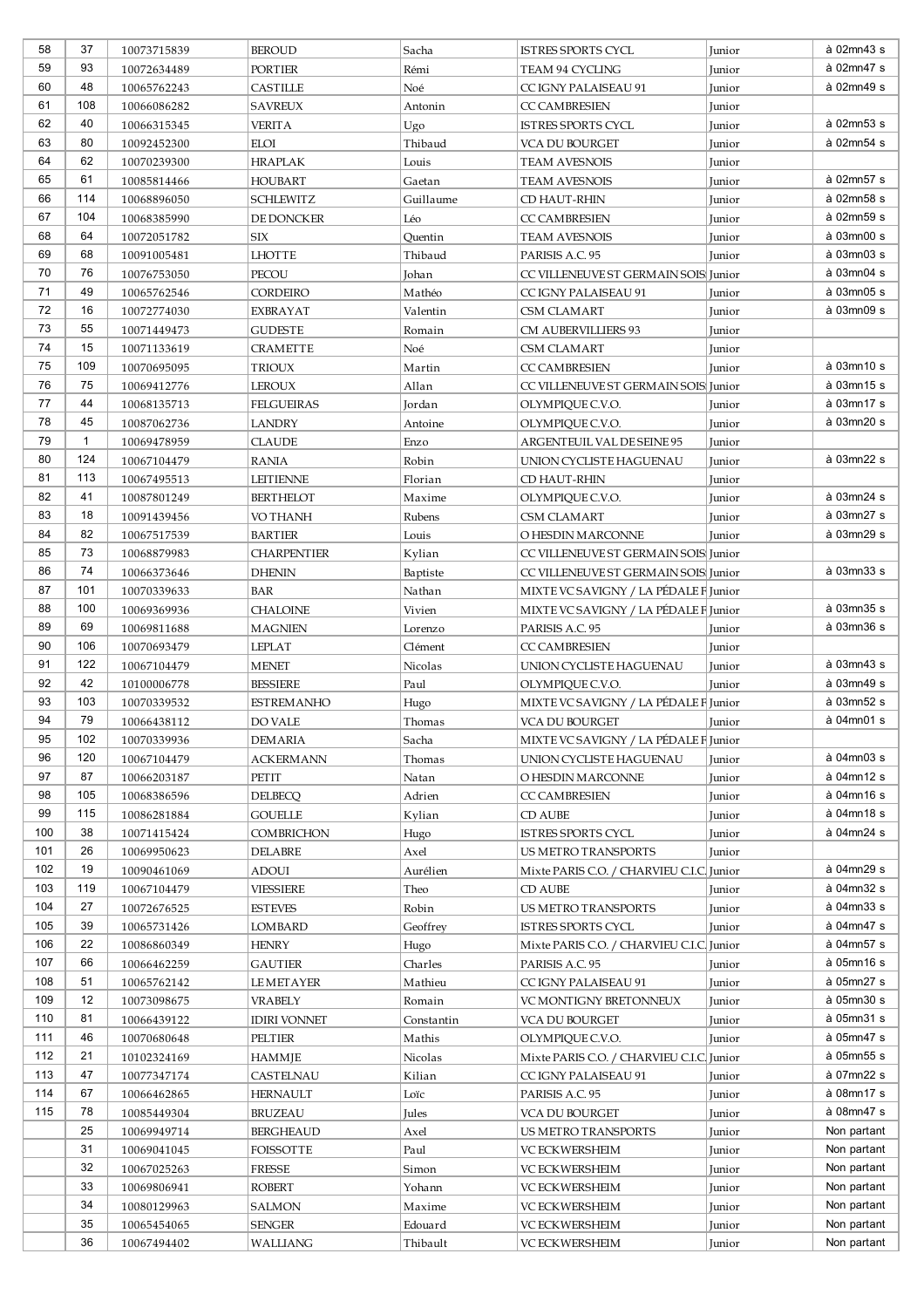| 99 | 339135<br>1007  | DI IN.<br>JMA | Fabian    | E-MEZ              | lunior | ∵ partan⊾<br>Nor |
|----|-----------------|---------------|-----------|--------------------|--------|------------------|
| ΙZ | 790675<br>.0067 | <b>BOXE</b>   | Alexandre | T<br>AK.<br>اللاهب | unior  | bandor.          |

| <b>PRIX D EQUIPE</b>                       |          | Nombre de clubs engagés : | 22       |          |
|--------------------------------------------|----------|---------------------------|----------|----------|
| 1 VC MONTIGNY BRETONNEUX                   | 00.20.44 | 00.21.42                  | 00.22.02 | 01.04.28 |
| 2 CM AUBERVILLIERS 93                      | 00.21.19 | 00.21.53                  | 00.22.01 | 01.05.13 |
| 3 ARGENTEUIL VAL DE SEINE 95               | 00.21.44 | 00.21.48                  | 00.22.03 | 01.05.35 |
| 4 U.V.C.CHARLEVILLE-MEZ                    | 00.21.28 | 00.22.02                  | 00.22.08 | 01.05.38 |
| 5 TEAM 94 CYCLING                          | 00.21.23 | 00.22.11                  | 00.22.39 | 01.06.13 |
| 6 CD AUBE                                  | 00.21.50 | 00.22.06                  | 00.22.48 | 01.06.44 |
| 7 US METRO TRANSPORTS                      | 00.21.12 | 00.22.11                  | 00.23.26 | 01.06.49 |
| 8 PARISIS A.C. 95                          | 00.21.46 | 00.21.58                  | 00.23.47 | 01.07.31 |
| 9 Mixte PARIS C.O. / CHARVIEU C.I.C.       | 00.21.32 | 00.22.56                  | 00.23.26 | 01.07.54 |
| 10 CC IGNY PALAISEAU 91                    | 00.21.39 | 00.22.59                  | 00.23.33 | 01.08.11 |
| 11 CC VILLENEUVE ST GERMAIN SOISSONS AISNE | 00.22.08 | 00.22.26                  | 00.23.48 | 01.08.22 |
| <b>12 TEAM AVESNOIS</b>                    | 00.22.31 | 00.22.40                  | 00.23.21 | 01.08.32 |
| 13 O HESDIN MARCONNE                       | 00.22.41 | 00.23.05                  | 00.23.08 | 01.08.54 |
| <b>14 UNION CYCLISTE HAGUENAU</b>          | 00.21.49 | 00.23.05                  | 00.24.06 | 01.09.00 |
| <b>15 CC CAMBRESIEN</b>                    | 00.21.59 | 00.23.33                  | 00.23.43 | 01.09.15 |
| 16 CD HAUT-RHIN                            | 00.22.43 | 00.23.12                  | 00.23.20 | 01.09.15 |
| 17 CSM CLAMART                             | 00.22.40 | 00.22.58                  | 00.23.53 | 01.09.31 |
| 18 VCA DU BOURGET                          | 00.22.08 | 00.23.38                  | 00.24.45 | 01.10.31 |
| 19 OLYMPIQUE C.V.O.                        | 00.22.58 | 00.24.01                  | 00.24.04 | 01.11.03 |
| 20 ISTRES SPORTS CYCL                      | 00.23.27 | 00.23.37                  | 00.25.08 | 01.12.12 |
| 21 MIXTE VC SAVIGNY / LA PÉDALE FERTOISE   | 00.24.17 | 00.24.19                  | 00.24.36 | 01.13.12 |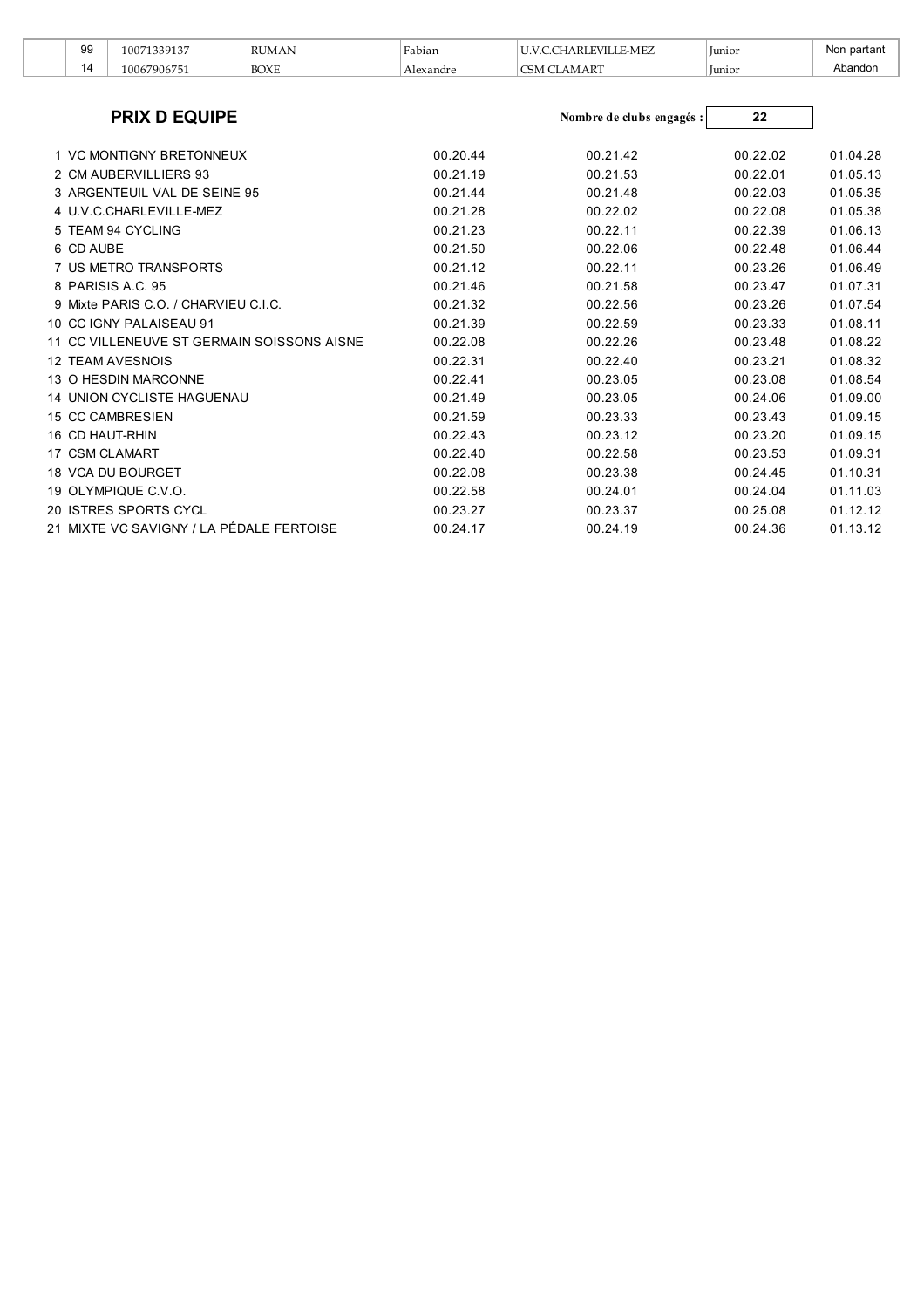| Nom de l'épreuve : 13ème BOUCLES DE SEINE ET MARNE - SOUVENIR B. MAILLET | Catégories.   | <b>JUNIORS</b> |
|--------------------------------------------------------------------------|---------------|----------------|
| Ville: LA FERTE GAUCHER                                                  | Département : |                |
| Organisateur (s) : JS FERTE GAUCHER                                      |               |                |

|                |                | Engagés :          | 124               | Date:                            | dimanche 8 mars 2020                     |           |            |
|----------------|----------------|--------------------|-------------------|----------------------------------|------------------------------------------|-----------|------------|
|                |                | Partants : <i></i> | 115               | Distance : <b>Markelle</b>       | 103                                      | km        |            |
|                |                | Classés :          | 27                | Moyenne :                        | 38.058                                   | km/h      |            |
|                |                |                    |                   | Course en circuit (2ème tronçon) |                                          |           |            |
| Rang           | Doss           | UCI-Id             | Nom               | Prénom                           | Club                                     | Catégorie | Temps      |
| $\mathbf{1}$   | 109            | 10070695095        | <b>TRIOUX</b>     | Martin                           | <b>CC CAMBRESIEN</b>                     | Junior    | 2:42:23    |
| 2              | 10             | 10065918352        | <b>LOUVRIER</b>   | Erwan                            | VC MONTIGNY BRETONNEUX                   | Junior    | à 00mn02 s |
| 3              | 58             | 10070094305        | <b>VERLOO</b>     | Rémi                             | CM AUBERVILLIERS 93                      | Junior    |            |
| 4              | 107            | 10070694186        | <b>MOPTY</b>      | Baptiste                         | <b>CC CAMBRESIEN</b>                     | Junior    |            |
| 5              | 97             | 10067509253        | <b>GABRIEL</b>    | Timothé                          | U.V.C.CHARLEVILLE-MEZ                    | Junior    | à 00mn05 s |
| 6              | 56             | 10072429274        | PERROT            | Léopold                          | CM AUBERVILLIERS 93                      | Junior    |            |
| $\overline{7}$ | $\overline{2}$ | 10069217261        | <b>DAVIOT</b>     | Romain                           | ARGENTEUIL VAL DE SEINE 95               | Junior    |            |
| 8              | 71             | 10068825524        | <b>BAUDUIN</b>    | Antoine                          | CC VILLENEUVE ST GERMAIN SOIS Junior     |           | à 00mn09 s |
| 9              | 5              | 10073288736        | <b>OLLIVIER</b>   | Clément                          | ARGENTEUIL VAL DE SEINE 95               | Junior    |            |
| 10             | 6              | 10070680749        | <b>PERIGOIS</b>   | Lucas                            | ARGENTEUIL VAL DE SEINE 95               | Junior    | à 00mn11 s |
| 11             | 118            | 10102195342        | <b>PROTIN</b>     | Célian                           | <b>CD AUBE</b>                           | Junior    | à 00mn16 s |
| 12             | 95             | 10070093089        | <b>BARAN</b>      | Simon                            | U.V.C.CHARLEVILLE-MEZ                    | Junior    | à 00mn19 s |
| 13             | 53             | 10070301742        | <b>BOULAIRE</b>   | Angus                            | CM AUBERVILLIERS 93                      | Junior    | à 01mn19 s |
| 14             | 54             |                    |                   |                                  |                                          | Junior    |            |
| 15             | 94             | 10072154644        | <b>ENGELS</b>     | Edgar                            | CM AUBERVILLIERS 93                      |           | à 01mn51 s |
| 16             | $\mathbf{1}$   | 10102199483        | <b>AMBERT</b>     | Nicolas                          | U.V.C.CHARLEVILLE-MEZ                    | Junior    | à 03mn28 s |
|                |                | 10069478959        | <b>CLAUDE</b>     | Enzo                             | ARGENTEUIL VAL DE SEINE 95               | Junior    |            |
| 17             | 111            | 10076754060        | <b>GUTHMANN</b>   | Paul                             | CD HAUT-RHIN                             | Junior    |            |
| 18             | 30             | 10072930543        | <b>TRICOT</b>     | Corentin                         | <b>US METRO TRANSPORTS</b>               | Junior    | à 03mn51 s |
| 19             | 28             | 10069950825        | RICHARD ANDRADE   | Florian                          | US METRO TRANSPORTS                      | Junior    | à 06mn01 s |
| 20             | 106            | 10070693479        | <b>LEPLAT</b>     | Clément                          | <b>CC CAMBRESIEN</b>                     | Junior    | à 08mn31 s |
| 21             | 59             | 10077752251        | <b>DELILLE</b>    | Matthis                          | TEAM AVESNOIS                            | Junior    | à 08mn36 s |
| 22             | 110            | 10072720476        | <b>BURGER</b>     | Daniel                           | CD HAUT-RHIN                             | Junior    | à 10mn52 s |
| 23             | 29             | 10069951431        | SUZZONI           | Clément                          | US METRO TRANSPORTS                      | Junior    | à 10mn56 s |
| 24             | 75             | 10069412776        | LEROUX            | Allan                            | CC VILLENEUVE ST GERMAIN SOIS            | Junior    | à 14mn45 s |
| 25             | 108            | 10066086282        | <b>SAVREUX</b>    | Antonin                          | <b>CC CAMBRESIEN</b>                     | Junior    | à 15mn22 s |
| 26             | 15             | 10071133619        | <b>CRAMETTE</b>   | Noé                              | CSM CLAMART                              | Junior    | à 15mn27 s |
| 27             | 20             | 10068614548        | CORNUAILLE        | Yoen                             | Mixte PARIS C.O. / CHARVIEU C.I.C Junior |           | à 15mn29 s |
|                | 3              | 10069212009        | DE BONA           | Anthony                          | ARGENTEUIL VAL DE SEINE 95               | Junior    | Abandon    |
|                | 4              | 10073290857        | <b>MORVAN</b>     | Thomas                           | ARGENTEUIL VAL DE SEINE 95               | Junior    | Abandon    |
|                | $\overline{7}$ | 10067659605        | CASTELLAN         | Auguste                          | VC MONTIGNY BRETONNEUX                   | Junior    | Abandon    |
|                | 8              | 10065920978        | LAIRE             | Celio                            | VC MONTIGNY BRETONNEUX                   | Junior    | Abandon    |
|                | 9              | 10065916938        | LE PROVOST        | Gabriel                          | VC MONTIGNY BRETONNEUX                   | Junior    | Abandon    |
|                | 11             | 10065915019        | POLETTO           | Antoine                          | VC MONTIGNY BRETONNEUX                   | Junior    | Abandon    |
|                | 12             | 10073098675        | <b>VRABELY</b>    | Romain                           | VC MONTIGNY BRETONNEUX                   | Junior    | Abandon    |
|                | 13             | 10067906246        | <b>AJAGAMEL</b>   | Rudy                             | CSM CLAMART                              | Junior    | Abandon    |
|                | 16             | 10072774030        | EXBRAYAT          | Valentin                         | CSM CLAMART                              | Junior    | Abandon    |
|                | 17             | 10068417518        | <b>MEYLAN</b>     | Antoine                          | <b>CSM CLAMART</b>                       | Junior    | Abandon    |
|                | 18             | 10091439456        | VO THANH          | Rubens                           | <b>CSM CLAMART</b>                       | Junior    | Abandon    |
|                | 19             | 10090461069        | ADOUI             | Aurélien                         | Mixte PARIS C.O. / CHARVIEU C.I.C Junior |           | Abandon    |
|                | 21             | 10102324169        | <b>HAMMJE</b>     | Nicolas                          | Mixte PARIS C.O. / CHARVIEU C.I.C Junior |           | Abandon    |
|                | 22             | 10086860349        | <b>HENRY</b>      | Hugo                             | Mixte PARIS C.O. / CHARVIEU C.I.C Junior |           | Abandon    |
|                | 23             | 10085536604        | POULARD           | Baptiste                         | Mixte PARIS C.O. / CHARVIEU C.I.C Junior |           | Abandon    |
|                | 24             | 10069558983        | MAUGUEN           | Nils                             | Mixte PARIS C.O. / CHARVIEU C.I.C Junior |           | Abandon    |
|                | 26             | 10069950623        | <b>DELABRE</b>    | Axel                             | US METRO TRANSPORTS                      | Junior    | Abandon    |
|                | 27             | 10072676525        | <b>ESTEVES</b>    | Robin                            | US METRO TRANSPORTS                      | Junior    | Abandon    |
|                | 37             | 10073715839        | <b>BEROUD</b>     | Sacha                            | ISTRES SPORTS CYCL                       | Junior    | Abandon    |
|                | 38             | 10071415424        | <b>COMBRICHON</b> | Hugo                             | ISTRES SPORTS CYCL                       | Junior    | Abandon    |
|                | 39             | 10065731426        | <b>LOMBARD</b>    | Geoffrey                         | ISTRES SPORTS CYCL                       | Junior    | Abandon    |
|                | 40             | 10066315345        | <b>VERITA</b>     | Ugo                              | ISTRES SPORTS CYCL                       | Junior    | Abandon    |
|                | 41             | 10087801249        | <b>BERTHELOT</b>  | Maxime                           | OLYMPIQUE C.V.O.                         | Junior    | Abandon    |
|                | 42             | 10100006778        | <b>BESSIERE</b>   |                                  | OLYMPIQUE C.V.O.                         |           | Abandon    |
|                | 43             |                    |                   | Paul                             |                                          | Junior    | Abandon    |
|                | 44             | 10066153374        | <b>DERIAUX</b>    | Pacome                           | OLYMPIQUE C.V.O.                         | Junior    | Abandon    |
|                | 45             | 10068135713        | FELGUEIRAS        | Jordan                           | OLYMPIQUE C.V.O.                         | Junior    | Abandon    |
|                |                | 10087062736        | LANDRY            | Antoine                          | OLYMPIQUE C.V.O.                         | Junior    |            |
|                | 46             | 10070680648        | PELTIER           | Mathis                           | OLYMPIQUE C.V.O.                         | Junior    | Abandon    |
|                | 47             | 10077347174        | CASTELNAU         | Kilian                           | CC IGNY PALAISEAU 91                     | Junior    | Abandon    |
|                | 48             | 10065762243        | CASTILLE          | Noé                              | CC IGNY PALAISEAU 91                     | Junior    | Abandon    |

 10065762546 CORDEIRO Mathéo CC IGNY PALAISEAU 91 Junior Abandon 10065763859 DURAND Dylan CC IGNY PALAISEAU 91 Junior Abandon 51 10065762142 LEMETAYER Mathieu CC IGNY PALAISEAU 91 Junior Abandon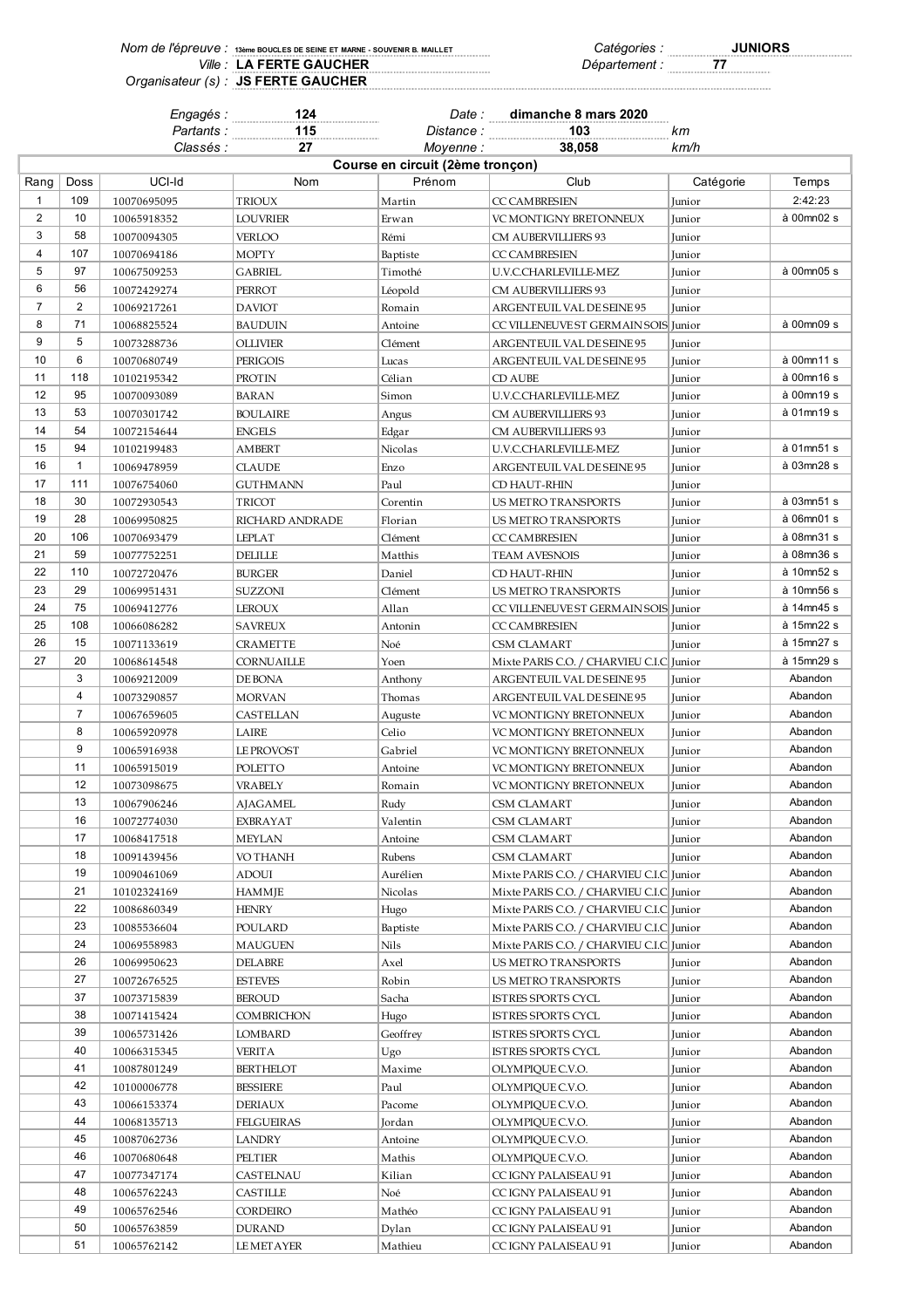| 52  | 10064323714 | <b>MAREC</b>        | Julien         | CC IGNY PALAISEAU 91                  | Junior | Abandon |
|-----|-------------|---------------------|----------------|---------------------------------------|--------|---------|
| 55  | 10071449473 | GUDESTE             | Romain         | CM AUBERVILLIERS 93                   | Junior | Abandon |
| 57  | 10066462158 | <b>SELLIER</b>      | Mathis         | CM AUBERVILLIERS 93                   | Junior | Abandon |
| 60  | 10072869919 | <b>FRANÇOIS</b>     | Jonas          | <b>TEAM AVESNOIS</b>                  | Junior | Abandon |
| 61  | 10085814466 | HOUBART             | Gaetan         | <b>TEAM AVESNOIS</b>                  | Junior | Abandon |
| 62  | 10070239300 | <b>HRAPLAK</b>      | Louis          | <b>TEAM AVESNOIS</b>                  | Junior | Abandon |
| 63  | 10076389403 | <b>MONNIER</b>      | Alexis         | <b>TEAM AVESNOIS</b>                  | Junior | Abandon |
| 64  | 10072051782 | SIX                 | Quentin        | <b>TEAM AVESNOIS</b>                  | Junior | Abandon |
| 65  | 10068491983 | COOLSAET            | Mathéo         | PARISIS A.C. 95                       | Junior | Abandon |
| 66  | 10066462259 | GAUTIER             | Charles        | PARISIS A.C. 95                       | Junior | Abandon |
| 67  | 10066462865 | <b>HERNAULT</b>     | Loïc           | PARISIS A.C. 95                       | Junior | Abandon |
| 68  | 10091005481 | <b>LHOTTE</b>       | Thibaud        | PARISIS A.C. 95                       | Junior | Abandon |
| 69  | 10069811688 | <b>MAGNIEN</b>      | Lorenzo        | PARISIS A.C. 95                       | Junior | Abandon |
| 70  | 10069464714 | <b>MAURICIO</b>     | Flavio         | PARISIS A.C. 95                       | Junior | Abandon |
| 72  | 10066429826 | CAUDRON             | Nathan         | CC VILLENEUVE ST GERMAIN SOIS Junior  |        | Abandon |
| 73  | 10068879983 | CHARPENTIER         | Kylian         | CC VILLENEUVE ST GERMAIN SOIS Junior  |        | Abandon |
| 74  | 10066373646 | <b>DHENIN</b>       | Baptiste       | CC VILLENEUVE ST GERMAIN SOIS Junior  |        | Abandon |
| 76  | 10076753050 | PECOU               | Johan          | CC VILLENEUVE ST GERMAIN SOIS Junior  |        | Abandon |
| 77  | 10076153064 | <b>BERRY</b>        | Maxime         | VCA DU BOURGET                        | Junior | Abandon |
| 78  | 10085449304 | <b>BRUZEAU</b>      | Jules          | VCA DU BOURGET                        | Junior | Abandon |
| 79  | 10066438112 | <b>DO VALE</b>      | Thomas         | VCA DU BOURGET                        | Junior | Abandon |
| 80  | 10092452300 | ELOI                | Thibaud        | VCA DU BOURGET                        | Junior | Abandon |
| 81  | 10066439122 | <b>IDIRI VONNET</b> | Constantin     | VCA DU BOURGET                        | Junior | Abandon |
| 82  | 10067517539 |                     | Louis          | O HESDIN MARCONNE                     |        | Abandon |
| 83  |             | <b>BARTIER</b>      |                |                                       | Junior | Abandon |
| 84  | 10071381876 | CARPENTIER          | Florian<br>Tom | O HESDIN MARCONNE                     | Junior | Abandon |
| 85  | 10072477269 | GRONIER             |                | O HESDIN MARCONNE                     | Junior | Abandon |
| 86  | 10073945407 | <b>MORTECRETTE</b>  | Dorian         | O HESDIN MARCONNE                     | Junior | Abandon |
| 87  | 10070698331 | PETIT               | Hugo           | O HESDIN MARCONNE                     | Junior | Abandon |
| 88  | 10066203187 | PETIT               | Natan          | O HESDIN MARCONNE                     | Junior | Abandon |
| 89  | 10074382614 | <b>DOLLIN</b>       | Djiovany       | TEAM 94 CYCLING                       | Junior | Abandon |
| 90  | 10069038419 | <b>DUC</b>          | Maxence        | TEAM 94 CYCLING                       | Junior |         |
|     | 10070429357 | MACE                | Marius         | TEAM 94 CYCLING                       | Junior | Abandon |
| 91  | 10069193720 | PARADELA            | Thomas         | TEAM 94 CYCLING                       | Junior | Abandon |
| 92  | 10070429256 | <b>PLOUHINEC</b>    | Arthur         | TEAM 94 CYCLING                       | Junior | Abandon |
| 93  | 10072634489 | PORTIER             | Rémi           | TEAM 94 CYCLING                       | Junior | Abandon |
| 96  | 10070324980 | <b>BRUNEAUX</b>     | Guillaume      | U.V.C.CHARLEVILLE-MEZ                 | Junior | Abandon |
| 98  | 10070323970 | JOT                 | Matéo          | U.V.C.CHARLEVILLE-MEZ                 | Junior | Abandon |
| 100 | 10069369936 | CHALOINE            | Vivien         | MIXTE VC SAVIGNY / LA PÉDALE F Junior |        | Abandon |
| 101 | 10070339633 | BAR                 | Nathan         | MIXTE VC SAVIGNY / LA PÉDALE F Junior |        | Abandon |
| 102 | 10070339936 | DEMARIA             | Sacha          | MIXTE VC SAVIGNY / LA PEDALE F Junior |        | Abandon |
| 103 | 10070339532 | ESTREMANHO          | Hugo           | MIXTE VC SAVIGNY / LA PÉDALE F Junior |        | Abandon |
| 104 | 10068385990 | DE DONCKER          | Léo            | <b>CC CAMBRESIEN</b>                  | Junior | Abandon |
| 105 | 10068386596 | <b>DELBECQ</b>      | Adrien         | <b>CC CAMBRESIEN</b>                  | Junior | Abandon |
| 112 | 10090287782 | <b>KARAKOC</b>      | Alperen        | CD HAUT-RHIN                          | Junior | Abandon |
| 113 | 10067495513 | LEITIENNE           | Florian        | CD HAUT-RHIN                          | Junior | Abandon |
| 114 | 10068896050 | <b>SCHLEWITZ</b>    | Guillaume      | CD HAUT-RHIN                          | Junior | Abandon |
| 115 | 10086281884 | GOUELLE             | Kylian         | CD AUBE                               | Junior | Abandon |
| 116 | 10099466107 | MARCILLY            | Robin          | CD AUBE                               | Junior | Abandon |
| 117 | 10070110570 | MICHON              | Bastien        | CD AUBE                               | Junior | Abandon |
| 119 | 10067104479 | VIESSIERE           | Theo           | CD AUBE                               | Junior | Abandon |
| 120 | 10067104479 | ACKERMANN           | Thomas         | UNION CYCLISTE HAGUENAU               | Junior | Abandon |
| 121 | 10067104479 | KRAEMER             | Léo            | UNION CYCLISTE HAGUENAU               | Junior | Abandon |
| 122 | 10067104479 | <b>MENET</b>        | Nicolas        | UNION CYCLISTE HAGUENAU               | Junior | Abandon |
| 123 | 10067104479 | <b>PAHOFFER</b>     | Théo           | UNION CYCLISTE HAGUENAU               | Junior | Abandon |
| 124 | 10067104479 | RANIA               | Robin          | UNION CYCLISTE HAGUENAU               | Junior | Abandon |

| <b>PRIX D EQUIPE</b>                     | Nombre de clubs engagés : | 22       |          |
|------------------------------------------|---------------------------|----------|----------|
| 02.42.28<br>1 ARGENTEUIL VAL DE SEINE 95 | 02.42.32                  | 02.42.34 | 08.07.34 |
| 02.42.25<br>2 CM AUBERVILLIERS 93        | 02.42.28                  | 02.43.42 | 08.08.35 |
| 02.42.28<br>3 U.V.C.CHARLEVILLE-MEZ      | 02.42.42                  | 02.44.14 | 08.09.24 |
| 02.42.23<br>4 CC CAMBRESIEN              | 02.42.25                  | 02.50.54 | 08.15.42 |
| 02.46.14<br>5 US METRO TRANSPORTS        | 02.48.24                  | 02.53.19 | 08.27.57 |